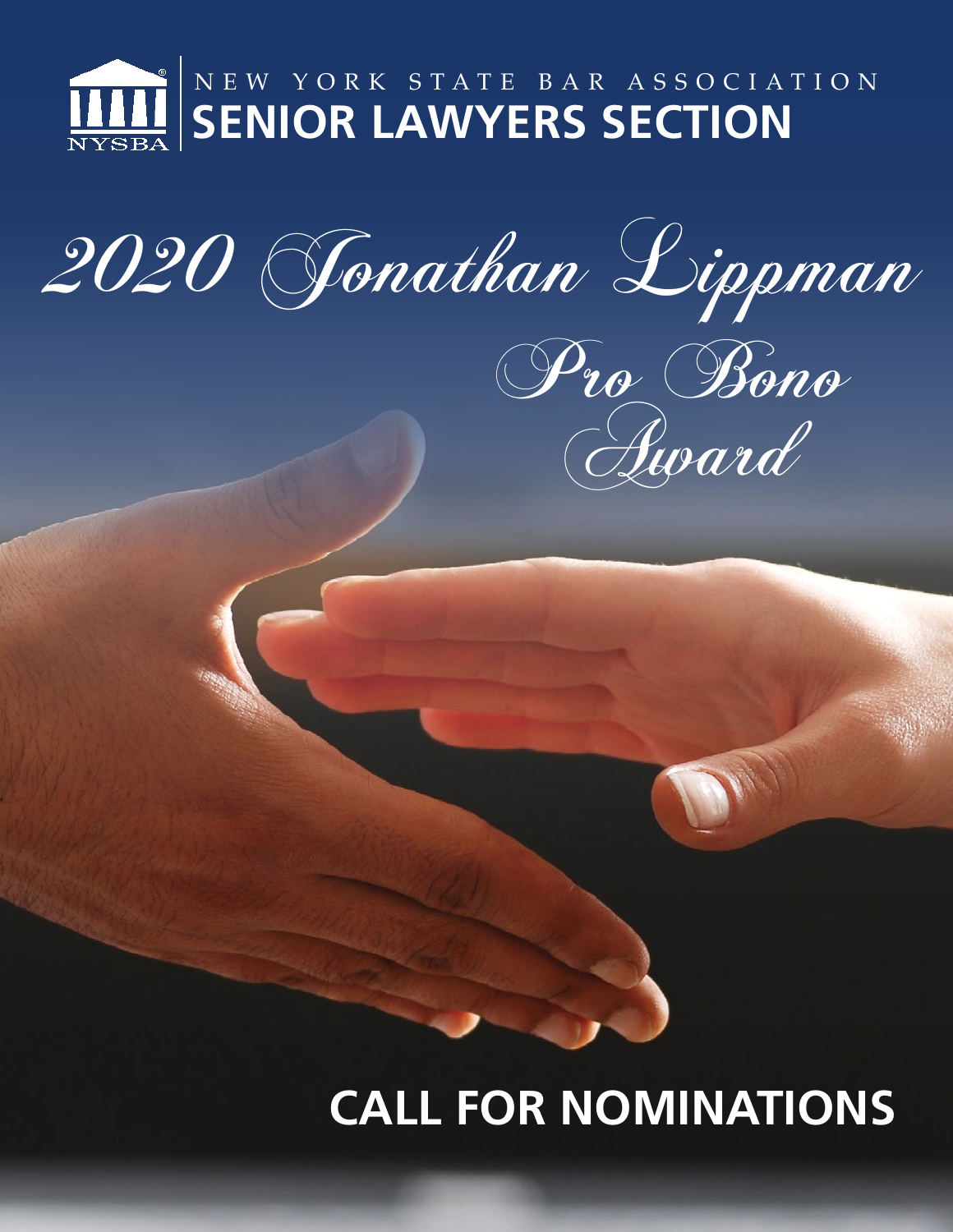# Senior Lawyers Section

2020 Jonathan Lippman Pro Bono Award

You are invited to submit a nomination for the 2020 Jonathan Lippman Pro Bono Award sponsored by the New York State Bar Association Senior Lawyers Section. This award has been created to recognize dedicated senior members of our profession who have generously provided pro bono service in New York and to inspire other senior attorneys to use their legal knowledge and experience to provide assistance to underserved members of the community. By naming this award in honor of former Chief Judge Jonathan Lippman, the Senior Lawyers Section also seeks to honor an inspiring judicial leader who has zealously championed the cause of access to justice and has encouraged and supported the unique contributions of senior attorneys to the pro bono mission.

### **Eligibility**

The Senior Lawyers Section award recognizes attorneys age 55 or older who have provided outstanding pro bono legal service to a low-income New Yorker in need or to a New York organization serving the legal needs of low-income New Yorkers. Generally, nominees will be evaluated based on pro bono service provided in 2019, including number of hours of service provided and the impact of such service on individuals or groups serviced. However, nominators may wish to provide information on service that the nominee rendered over a period of more than one year, for example in a lawsuit. Candidates may be retired or actively engaged in the practice of law.

### **Award Selection and Presentation**

The honoree(s) will be selected by the Pro Bono Committee of the Senior Lawyers Section and the Section Chair. The honoree(s) and their nominator(s) will be notified of the selection on or around December 1, 2019. The awards will be presented at the Senior Lawyers Section meeting held during the NYSBA Annual Meeting at the New York Hilton in New York City on Thursday, January 30, 2020 at 9:00 a.m. The Senior Lawyers Section will offer to reimburse the honoree(s) for reasonable travel expenses and hotel accommodations to attend the awards ceremony, up to a maximum of \$600. The recipients will also receive complimentary admission to the Senior Lawyers Section program at the Annual Meeting and, if applicable, an invitation to the Executive Committee luncheon following the program, and one year of complimentary membership in the Section.

**For Public Officials:** The New York State Bar Association is registered with the New York State Joint Commission on Public Ethics pursuant to the Lobbying Act to engage in lobbying activities. Consequently, public officials cannot accept certain benefits from the Association. Further information can be obtained by contacting an official's agency ethics officer or the Association at (518) 463-3200.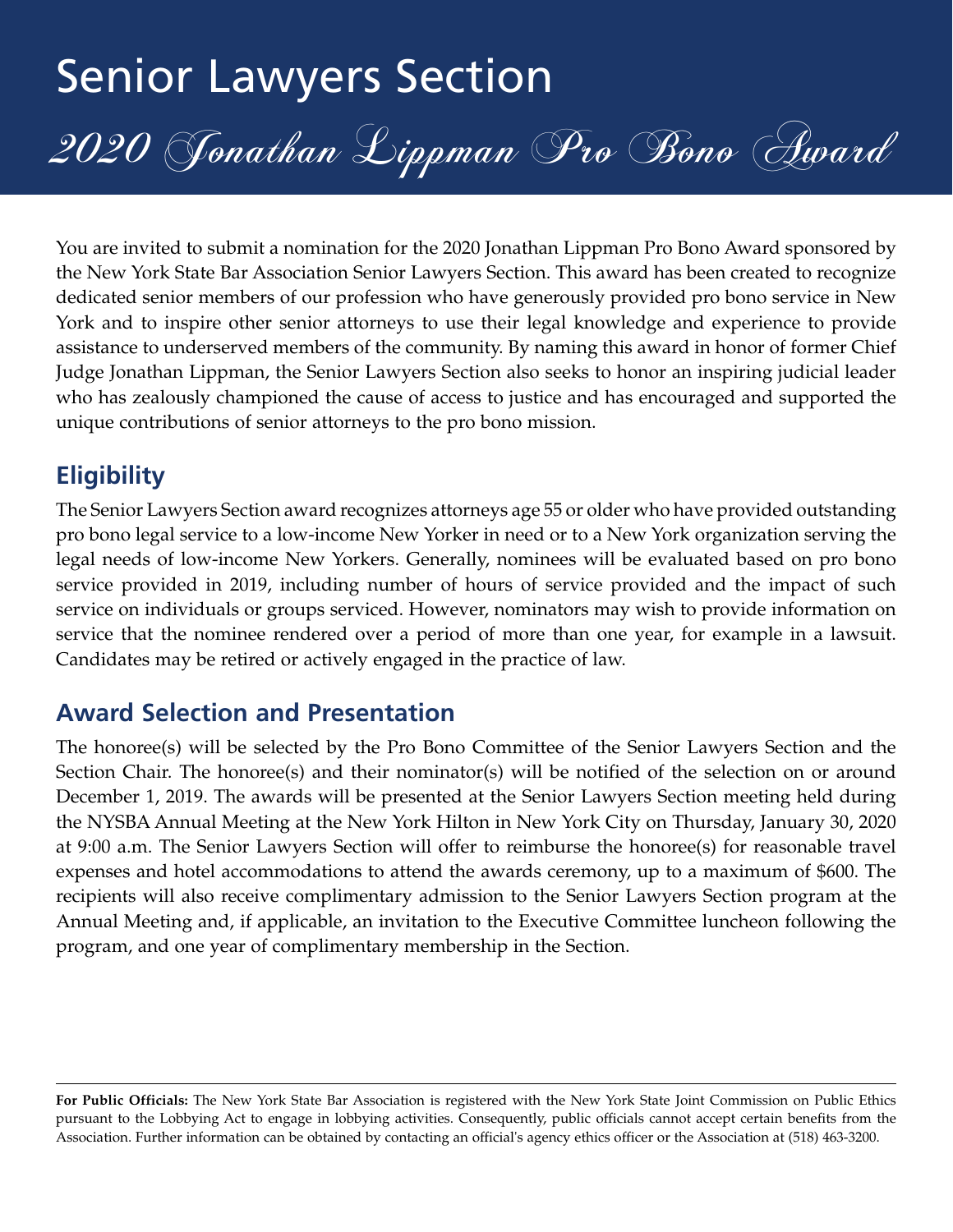## **NOMINATION FORM**

#### **2020 NYSBA Senior Lawyers Section**

**Jonathan Lippman Pro Bono Award — Deadline: October 25, 2019**

Brief description of individual or population served by nominee:

Nature of service rendered:

Approximate amount of time nominee spent providing pro bono service or frequency of service rendered in 2019:

\_\_\_\_\_\_\_\_\_\_\_\_\_\_\_\_\_\_\_\_\_\_\_\_\_\_\_\_\_\_\_\_\_\_\_\_\_\_\_\_\_\_\_\_\_\_\_\_\_\_\_\_\_\_\_\_\_\_\_\_\_\_\_\_\_\_\_\_\_\_\_\_\_\_\_\_\_\_\_\_\_\_\_\_\_\_\_\_\_

#### **NOMINATOR**

The nominators should be personally familiar with the nominee's pro bono contributions and should nominate only one candidate per year. Letters in support of the nomination are strongly encouraged. Please submit the Nomination Form, along with one to two double-spaced typed pages in which you explain in detail why the nominee should receive the 2020 Pro Bono Award. Up to three additional letters in support may be submitted.

The nomination packet should not exceed 10 pages. Please note that no self-nominations and no nominations postmarked or received electronically after October 25 will be considered. The nomination packet should be mailed to: New York State Bar Association, attn: Dana Alamia, One Elk Street, Albany, NY 12207, or emailed to seniorlawyers@nysba.org. Questions may be directed to Dana Alamia at (518) 487-5607 or dalamia[@nysba.](mailto:sbugos@nysba.org) [org](mailto:sbugos@nysba.org).